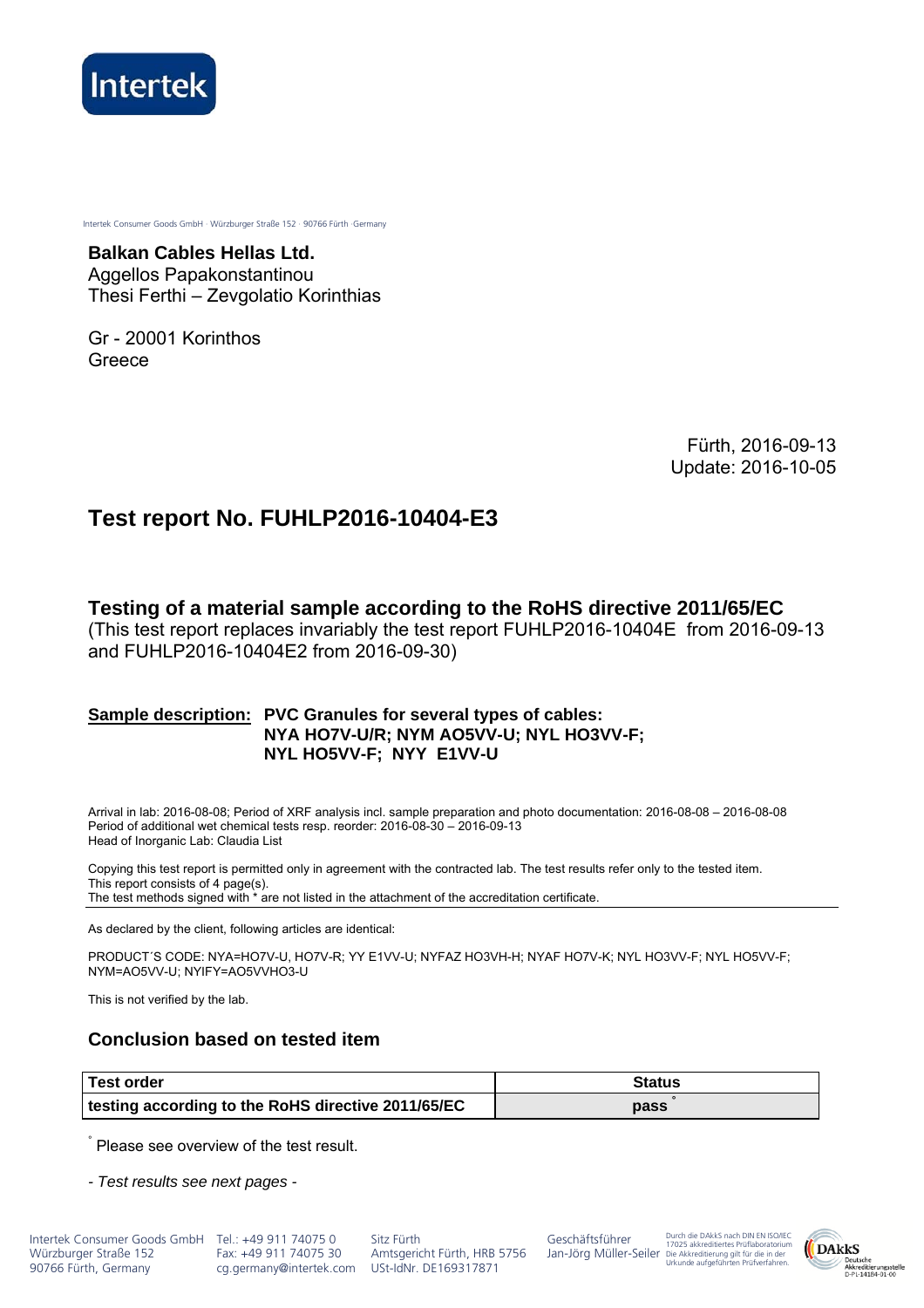

Page 2 of 4 page(s) of our test report No. FUHLP2016-10404-E3 dated 2016-10-05

## **Sample description: PVC Granules for types of cables: NYA HO7V-U/R; NYM AO5VV-U; NYL HO3VV-F; NYL HO5VV-F; NYY E1VV-U**

**nM = non Metal M = Metal cM = composite Material** 

### **List of component parts:**

| Sample No.   Part No. | <b>Material</b> | <b>Description</b> |
|-----------------------|-----------------|--------------------|
| <b>Granules</b>       |                 |                    |
| 625167                | nM              | <b>PVC Black</b>   |
| 625168                | nM              | <b>PVC Natural</b> |
| 625169                | nM              | <b>PVC White</b>   |

### **Photos:**



**Sample No. 625167-169 Part No. 1 - 3** 

**Sample No. 625167 Part No. 1** 

**Sample No. 625168 Part No. 2** 

**Sample No. 625169 Part No. 3**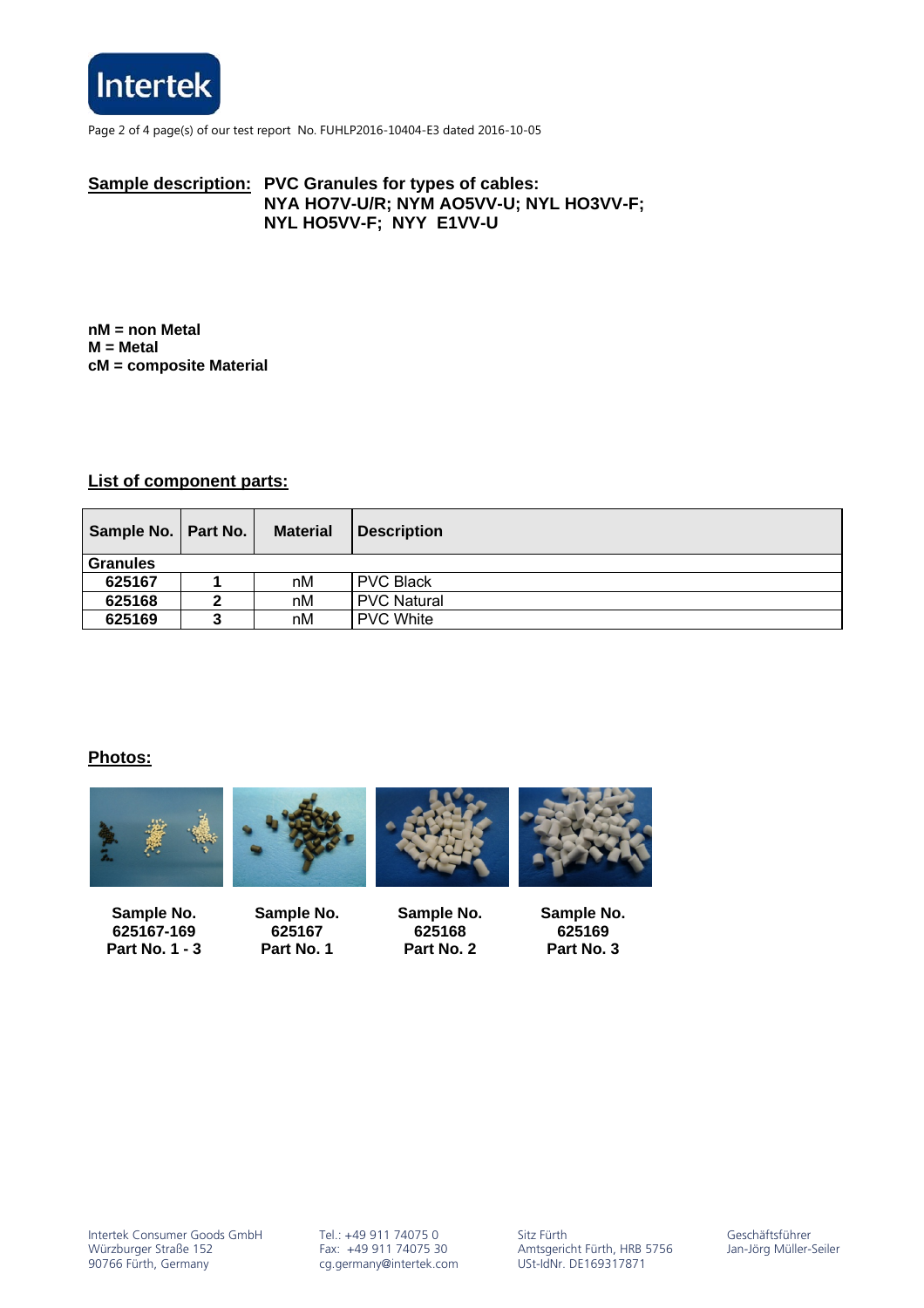

Page 3 of 4 page(s) of our test report No. FUHLP2016-10404-E3 dated 2016-10-05

### **Sample description: PVC Granules for types of cables: NYA HO7V-U/R; NYM AO5VV-U; NYL HO3VV-F; NYL HO5VV-F; NYY E1VV-U**

## **Comment**

- LOD = Limit of Detection
- BL = Below Limit
- OL = Over Limit
- $X =$  Inconclusive, further test necessary
- σ = Standard deviation
- CS = Composite sample

#### Remark:

Results were obtained by EDXRF for primary screening. Additional chemical testing using ICP (for Cd, Pb), AAS (for Hg), IC-UC/VIS (for CrVI) and GC/MS (for PBBs/PBDEs) are recommended, if the concentration exceeds the below warning value according to IEC 62321.

| Element | Unit | I non - metal                                                              | metal                                              |
|---------|------|----------------------------------------------------------------------------|----------------------------------------------------|
| Cd      |      | mg / kg   BL $\leq$ (70-3 $\sigma$ ) < X < (130+3 $\sigma$ ) $\leq$ OL     | $BL \le (70-3\sigma) < X < (130+3\sigma) \le OL$   |
| Pb      |      | $mg / kg$   BL $\leq$ (700-3 $\sigma$ ) < X < (1300+3 $\sigma$ ) $\leq$ OL | $BL \le (700-3\sigma) < X < (1300+3\sigma) \le OL$ |
| Hg      |      | mg / kg   BL $\leq$ (700-3 $\sigma$ ) < X < (1300+3 $\sigma$ ) $\leq$ OL   | $BL \le (700-3\sigma) < X < (1300+3\sigma) \le OL$ |
| Br      |      | mg / kg   BL $\leq$ (300-3 $\sigma$ ) < X                                  |                                                    |
| Cr      |      | mg / kg   BL $\leq$ (700-3 $\sigma$ ) < X                                  | $BL ≤ (700-3σ) < X$                                |

| <b>Element</b> | Unit | composite material                                                               |
|----------------|------|----------------------------------------------------------------------------------|
| Cd             |      | mg / kg   LOD < $X$ < (150+3 $\sigma$ ) ≤ OL                                     |
| Pb             |      | mg / kg   BL $\le$ (500-3 $\sigma$ ) < X < (1500+3 $\sigma$ ) $\le$ OL           |
| Hg             |      | mg / kg   BL $\leq$ (500-3 $\sigma$ ) $\lt$ X $\lt$ (1500+3 $\sigma$ ) $\leq$ OL |
| Br             |      | mg / kg   BL $\leq$ (250-3 $\sigma$ ) < X                                        |
| Cr             |      | mg / kg   BL $\leq$ (500-30) $\lt X$                                             |